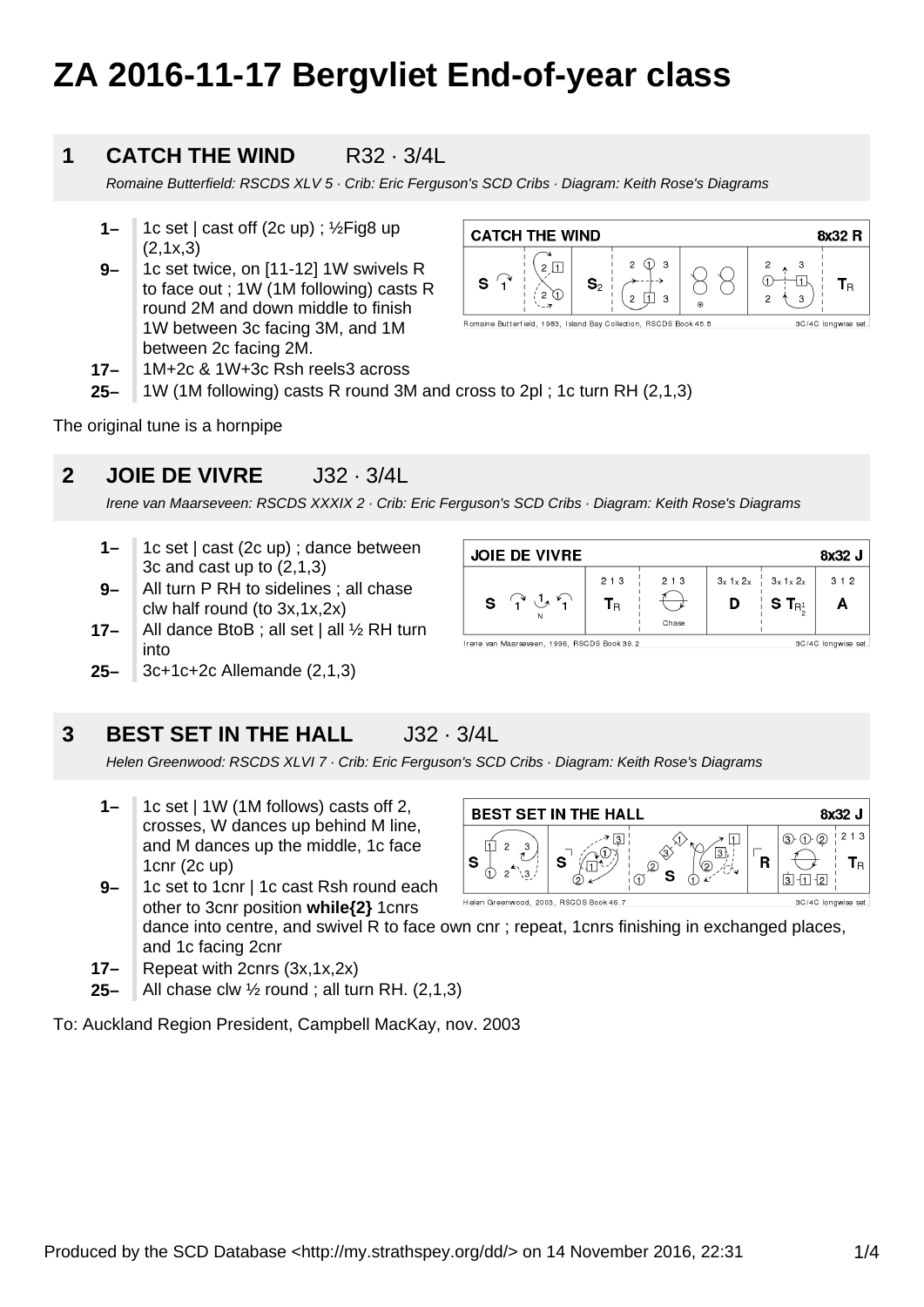### **4 THE MONTGOMERIES' RANT** R32 · 3/4L

Castle Menzies (18C): RSCDS X 1 · Crib: Eric Ferguson's SCD Cribs · Diagram: Keith Rose's Diagrams

- **1–** 1c cross RH | cast off (2c up) ; cross LH | cast L (W up, M down)
- **9–** 2c+1W &1M+3c Rsh Reels3 across
- **17–** 1c NHJ set to 2W (swivel ½ inwards), set to 3M (veer L together), set to 3W (swivel ½ inwards), set to 2M (and face own 2cnr)



**25–** Reels3{6} on the sides, Rsh to 2cnr | 1c cross RH to 2pl

#### **5 CITY OF STIRLING REEL** R32 · 3/4L

Roy Goldring: Bannockburn 700 · Crib: Eric Ferguson's SCD Cribs · Diagram: Keith Rose's Diagrams

- **1–** 1c+2c Snowball G-Chain (4 hands of 2 bars), to start 1c+2c change place RH on the side (3x,1x,2x) (1W no polite turn at the end)
- **17– 9–** 1c cross Rsh | Turn 3cnr pos. RH ½ ; with cnr following pass Lsh on the diagonal and curve into 2plx, the cnrs returning to own 1cnr positions 1c cross Lsh | Turn 4cnr pos. LH ½ ;

| <b>CITY OF STIRLING REEL</b>                     |                     |                                                       |                                |   |                                          | 8x32 R                             |
|--------------------------------------------------|---------------------|-------------------------------------------------------|--------------------------------|---|------------------------------------------|------------------------------------|
| Snowball Chain<br>$\overline{2}$<br>1 H<br>$+21$ | $1 + 3$             | 2)<br>$\frac{13}{2}$                                  | $(2)$ $(1)$<br>$\overline{3}$  | 3 | $\overline{2}$                           | 3                                  |
| $\rm _{(2)}$<br>(2)                              | $-(3)$<br>(1)       | 21<br>$\triangleleft$ 3                               | Э<br>$2 - 11$                  |   | 2                                        | R <sup>1</sup>                     |
| $\mathbf{X}_{\mathsf{R}}$                        | X۱                  | $\mathbf{X}_\text{R}$                                 | X۱                             | 3 |                                          | Iзŀ<br>2                           |
| 3<br>13<br>$\overline{c}$                        | 3<br>$\mathfrak{p}$ | 3<br>3.<br>3<br>$\overline{2}$<br>$\overline{c}$<br>2 | 3.<br>3<br>2<br>$\overline{2}$ |   | $21 \times 3$<br>$\mathsf{T}_\mathsf{R}$ | $\mathcal{P}$<br>$(1)$ 3<br>2<br>3 |

with cnr following pass Rsh on the diagonal and curve into 2plx, the cnrs returning to own 2cnr positions (2,1x,3)

**25–** All turn P RH ; 1c ½ Fig8 L (W up, M dn) (2,1,3)

#### **6 BRATACH BANA** R32 · 3/4L

John Drewry: Bon Accord Book of Scottish Country Dances · Crib: Eric Ferguson's SCD Cribs · Diagram: Keith Rose's **Diagrams** 

- **1–** 1c turn RH | cast off (2c up) ; ½ Fig8 to R around 1cnr (to 2,1x,3)
- **9–** ½Reel3 on sides (Rsh to 2cnr) ; ½Reel3 across (Lsh to 3cnr position), finish on sides (3x,1,2x)
- **17–** 1c turn ¾ LH, Turn 1cnr person (3cnr position) RH ; pass Rsh, turn 2cnr person (4cnr position) ¾ RH to promhold (cnr on the right)



**25–** These pairs change places Rsh | drop left hand and turn RH  $\frac{1}{2}$  to sidelines ; half diagonal R&L (1st diagonal direction)

Note on [27-28]: originally 2 PdB. modified by Drewry to SkCh. O. Otto says best variant is corners in PdB, 1c in SkCh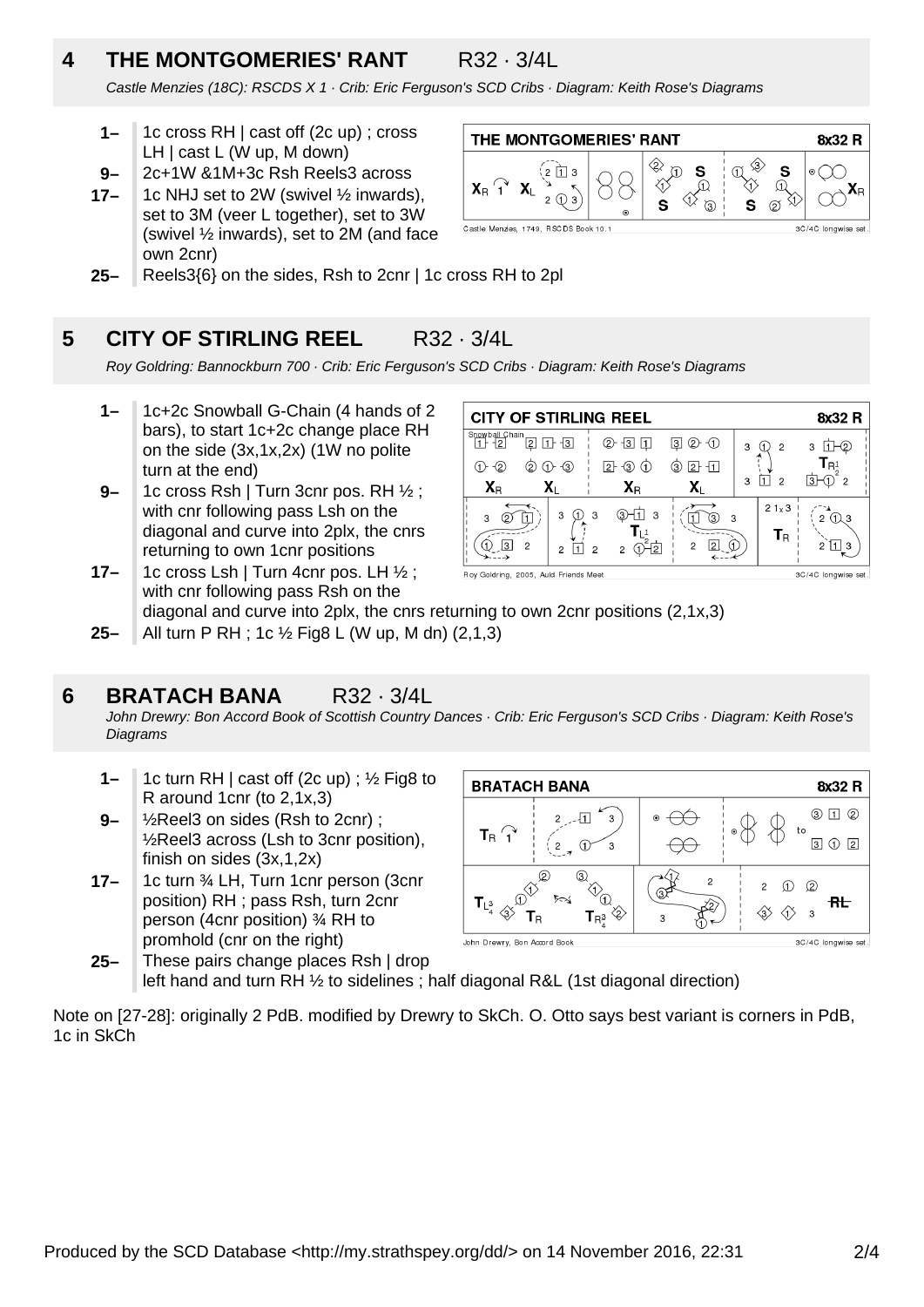## **7 THE BYRON STRATHSPEY** S32 · 3/3L

John Drewry: Deeside Book Part 2 · Crib: Eric Ferguson's SCD Cribs · Diagram: Keith Rose's Diagrams

- **1–** 1c+2c+3c Petronella Turn into midline, set ; all turn P BH 1¼ to (1,2,3)
- **9–** "Teapots": 1c+2W & 2M+3c RHA ; 1c+2M & 2W+3c LHA , to (1,2,3) with 1c facing out and 2c facing up in promhold



- **17–** 2c (promhold) +1W+1M Reel3 across (Rsh to 1W), at end all dance in for
- **25–** 2c+1c+3c Allemande (to 3,1,2).

#### **8 THE MINISTER ON THE LOCH** S32 · 3/3L

Roy Goldring: Magazine Dances 2005-2009 · Crib: Eric Ferguson's SCD Cribs · Diagram: Keith Rose's Diagrams

- **1–** 1c+2c Poussette
- **9–** 1c dance down 2 places, turn BH ; dance up 2 places, turn BH, open upwards and face out
- **17–** 1c+3c DblFig8 round 2c, 1c casting, 3c crossing up to begin, 1c finish facing out for



**25–** 1W+2W & 1M+2M turn EH 1½ ; 1c+3c repeat (2,3,1)

#### **9 THE GENTLEMAN** S32 · 3/4L

Roz Scott Huxley: RSCDS XXXV 5 · Crib: Eric Ferguson's SCD Cribs · Diagram: Keith Rose's Diagrams

- **1–** 2c step up as 1c turn BH to face P between them in line4 across | 1c+2c set, 1c advancing and passing on the second step ; ½Reel4, at end 1c pass LH to face down NHJ
- **9–** 1c dance down to face P between 3c, repeat set and ½Reel4 with 3c, finish between 3c on own side LHJ
- **17–** 1c lead to top, cross and cast to 2plx ; ½Reels3 across, Rsh to 4cnr (W up, M dn) (to 2,1,3)
- **25–** 2c+1c Poussette.